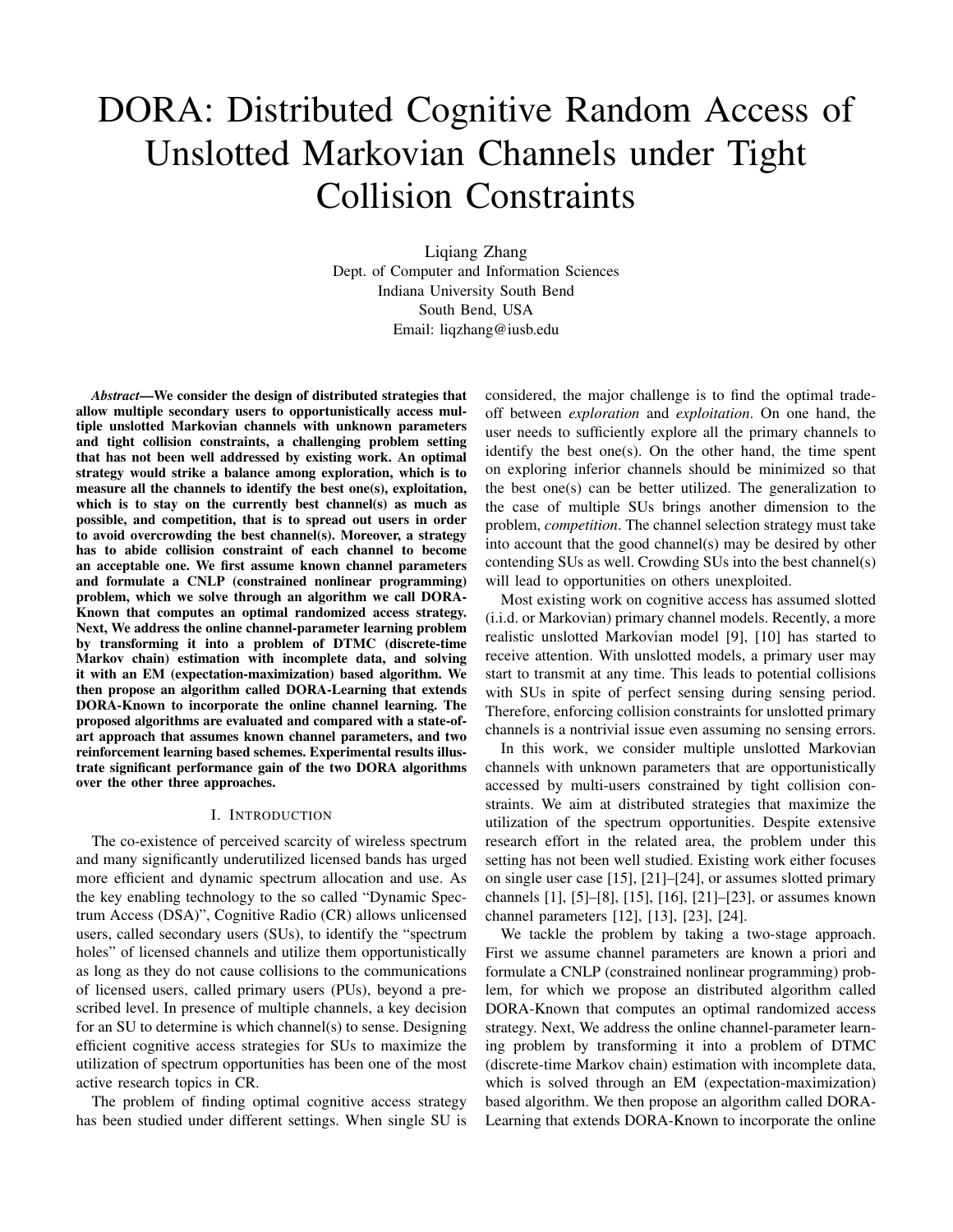channel learning.

The rest of the paper is organized as follows. We first provide a brief survey of related work in Section II. We then present the system model in Section III. In Section IV, we formulate the problem, discuss the optimal solution, and present the DORA-Known algorithm. In Section V, we address the online channel-parameter estimation problem and present the DORA-Learning algorithm. Performance evaluation is given in Section VI. Finally, Section VII concludes the paper.

# II. RELATED WORK

Cognitive access with single SU has been extensively studied in the literature, where it is often modeled as a multi-armed bandit (MAB) problem [15], [21] or a more generalized form – partially observed Markov decision problem (POMDP) [22], [23].

The case for multiple SUs with slotted primary traffic model has been investigated by [1], [5]–[8], [12], [16], where the problem has been formulated as MAB with multi-players [12], [16], combinatorial-MAB [5]–[7], or distributed-MAB [8].

Unslotted Markovian channel model was first considered in [24] with the setting of single SU, where the authors formulate the problem as a constrained Markov decision process (CMDP) through applying a periodic sensing policy. One heuristic protocol introduced in [24], PS-MA (periodic sensing with memoryless access), was shown optimal under tight collision constraints by a later work [13]. The extension of PS-MA to the multi-user scenario has also been addressed in [13], where both a centralized version, called OPS-MA, and a distributed version, which we referred to as RPS-MA, were presented. OPS-MA has been shown optimal, however, it has serious limitations: it needs a central controller and requires the number of SUs to be less than the number of channels. We compare our approach with RPS-MA through simulations in VI.

A learning-based approach under the setting of multiple SUs and unslotted Markovian channels was proposed by Shetty et al. in [19], where a constrained POMDP problem is formulated. However, they assume channel parameters are known a priori and an SU can distinguish PUs' traffic from other SUs, neither is assumed in our work.

In [11], Kim and Shin formulated two optimization problems with the objectives set as maximal discovery of spectrum opportunities and minimum channel-switching latency respectively. They considered a more general unslotted semi-Markov channel model. However, their approach assumes (1) all SUs form a single -hop network, and (2) all SUs tune to the same channel all the time in a synchronous manner. None of them is required in our work.

# III. SYSTEM MODEL

# *A. Channel and Sensing Model*

We consider  $N$  parallel primary channels, each with bandwidth  $B$ , and  $K$  secondary users that opportunistically exploit the spectrum holes of the primary channels. The usage pattern of each primary channel is modeled as a continuous time Markov ON-OFF process alternating between ON (busy) and OFF (idle) periods exponentially distributed with mean  $\mu_i^{-1}$ and  $\lambda_i^{-1}$ , respectively. We assume the states of different channels evolve independently to one another. The state transition rate matrix for the *i*th channel is given by

$$
Q_i \triangleq \left( \begin{array}{cc} -\lambda_i & \lambda_i \\ \mu_i & -\mu_i \end{array} \right).
$$

We assume non-stationary, block-varying primary channels, which means the Q-matrices stay fixed for a block of time units and randomly change at the beginning of the next block.

Each SU is assumed to be equipped with an antenna that can be tuned to any primary channel for sensing and accessing. Primary channels are *symmetric* to SUs, meaning that at any time, if any two SUs tune to the same primary channel, they would observe the same channel status if no sensing error. Similar assumption has been made in most prior work.

We assume that SUs employ time-slotted transmissions. Each slot consists of a sensing window and a transmission window. We adopt the concept of *quite period* introduced in IEEE 802.22 by making each sensing window a quite period, during which all SUs suspend their transmission so that the status of a primary channel can be sensed without interference. Note that we assume SU has no ability to discern between the transmission of an SU and that of a PU. We denote the slot size by  $T$ , and the size of sensing windows by  $T_s$ . At each sensing window, each SU makes a decision to choose a channel to sense and, in case it is idle, access, in the transmission window. Aiming at distributed solutions, we focus on randomized channel selection strategies. An strategy, which we denote as  $\vec{\rho}$ , can be described by a vector of possibilities:

$$
\vec{\rho}=(\rho_1,...,\rho_N),
$$

where  $\rho_i$  stands for the possibility of choosing channel i to sense and access, and  $\sum_{i=1}^{N} \rho_i \leq 1$ . Note that each SU may dynamically vary its strategy over time.

The channel and sensing model is illustrated in Fig. 1 with an example of three primary channels and 2 SUs. As shown in the figure, an SU might collide with PUs' transmission even the channel is sensed idle earlier during the sensing window, since an PU might come back at any time. And it should also be noted that, with the setting of multiple SUs, it is possible that two or more SUs choose to sense and access the same channel. In this case, they will share the transmission window through certain contention resolution mechanism, which we will address in next subsection.

# *B. Basic MAC Model of Secondary Users*

When multiple SUs transmit in the same primary channel within the same slot, activities of these SUs must be coordinated to avoid collisions. A simple solution is to divide each transmission window into mini-slots and equip each SU with a Carrier Sense Multiple Access/Collision Avoidance (CSMA/CA) based protocol. This approach comes with two types of overhead. First, the idle mini-slots involved in the back-off procedures cannot be utilized; and second, there is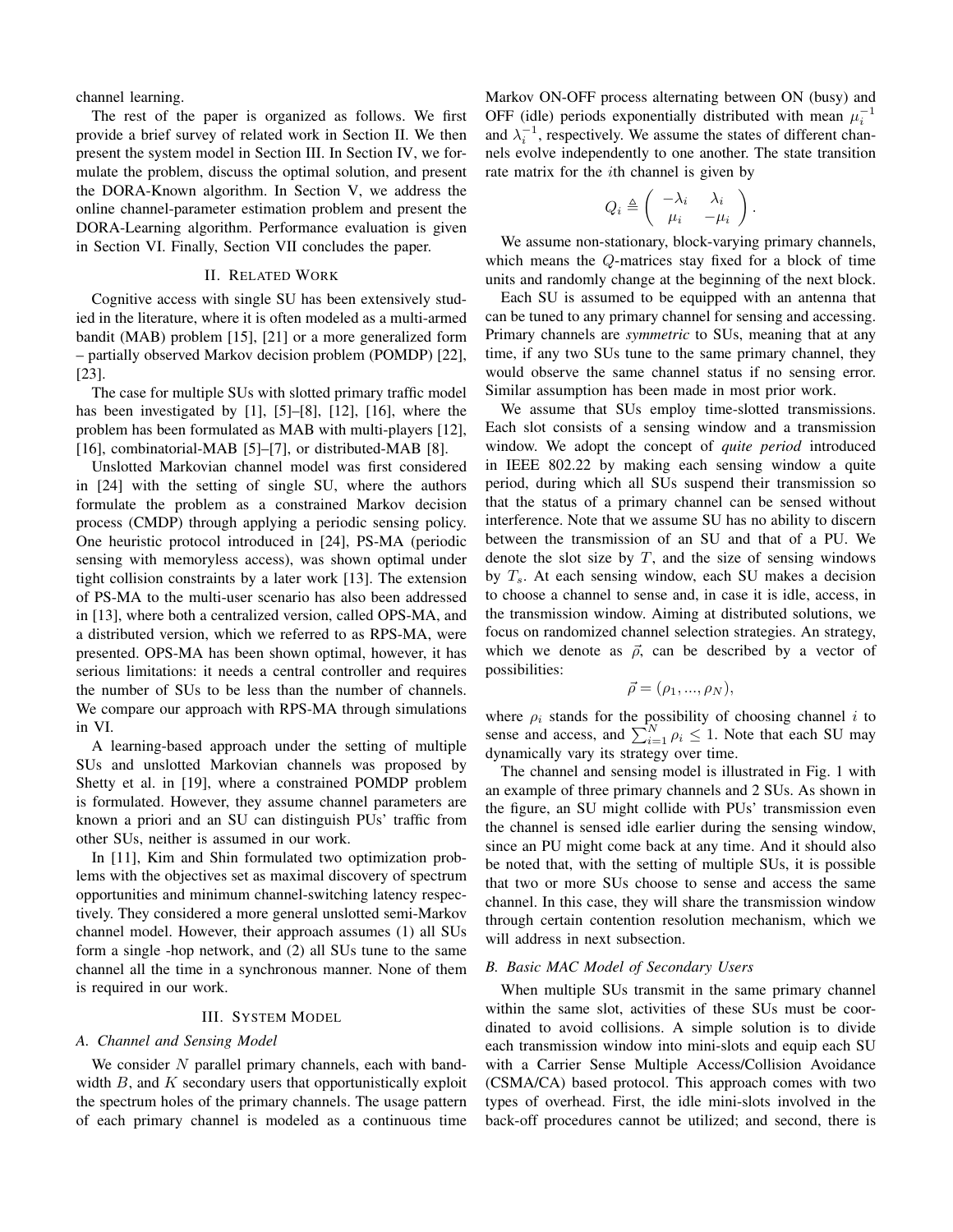

 $\sum_{\gamma\sim\pi}$  Collision with Pus' transmission T: slot size employed by SUs T<sub>s</sub>: the size of sensing window/quite period

Fig. 1. The Illustration of the Channel and Sensing Model (an example of 3 unslotted primary channels cognitively accessed by 2 SUs employing slotted transmissions).

still a possibility of collisions that cannot be avoided by the protocol. The amount of the overhead, which impacts the utilization of the shared slot, in general, depends on the number of SUs sharing the slot. However, as illustrated by Bianchi in [2], if each contending station is tuned to an optimal contention window, the maximum utilization (i.e., the maximum aggregate throughput) stays around 0.82, independent of the number of the contending stations. Based on this, we assume the utilization of a shared slot, as long as no collision with PUs' transmission gets involved, remains a constant, which we denote as  $U$ , no matter how many SUs are sharing that specific slot.

It should be pointed out, however, that the collision avoidance mechanism employed by SUs does not eradicate the collisions with PUs' transmission for two reasons. Firstly, the carrier sensing employed in CSMA/CA is often too short compared to the incumbent sensing. Secondly, PUs are not expected to have similar (collision avoidance) mechanism built in. A PU might come back during the transmission of an SU, and therefore results a collision.

We assume some synchronization mechanism is in place so that the transmitting SU and its intended receiver are always tuned to the same channel at the same time. If no sensing error is assumed, this can be achieved through sharing a same-seeded random number generator. Otherwise, a common control channel (CCC) based scheme [17] can be applied, which is beyond the scope of this work.

# IV. DISTRIBUTED OPTIMAL ACCESS STRATEGY WITH KNOWN CHANNEL PARAMETERS

Our objective is to find optimal strategy for each SU so that the utilization of the spectrum opportunities is maximized (or equivalently, the aggregate throughput of all SUs is maximized). For now, we assume the channel parameters (e.g., Q-matrices) are known a priori.

## *A. Problem Formulation*

*1) Reward Function:* We first focus on a block of L time slots during which the parameters of primary channels stay fixed. Once we are able to compute the optimal strategies for one block, we only need to repeat the computation for all the blocks. Fixed channel parameters imply a static strategies over the block of  $L$  slots. On the other hand, since primary channels are symmetric to SUs, it implies the optimal strategies should also be symmetric to SUs. Therefore, we only need to find one single optimal strategy  $\rho^*$  that is shared by all SUs:

$$
\vec{\rho}^* = \underset{\vec{\rho}}{\arg \max} R(\vec{\rho}, L), \tag{1}
$$

where  $R(\vec{\rho}, L)$  denote the aggregate throughput of all SUs over the L slots, and can be expressed as follows:

$$
R(\vec{\rho}, L) = B(T - T_s)UL \sum_{i=1}^{N} (1 - (1 - \rho_i)^K) \frac{\mu_i}{\lambda_i + \mu_i} exp(-\lambda_i T),
$$

where B is the channel bandwidth,  $(T - T_s)$  the size of transmission window, and  $U$  the single slot utilization constant introduced in III-B.  $\frac{\mu_i}{\lambda_i + \mu_i} exp(-\lambda_i T)$  represents the probability of channel  $i$  being idle in the beginning of a slot and remains idle throughout that slot, where  $\frac{\mu_i}{\lambda_i + \mu_i}$  is the probability of channel  $i$  being idle in the beginning of a slot and  $exp(-\lambda_i T)$  the probability it stays unchanged for a period of T.  $(1 - \rho_i)^K$  represents the probability that none of the K SUs chooses channel i, and therefore  $(1 - (1 - \rho_i)^K)$  is the probability that at least one SU chooses channel i.

*2) Collision Constraints:* The solution to equation (1) might not be an acceptable strategy since it might lead to collisions with PUs' transmission beyond a prescribed tolerance level, which we denote by  $\gamma_i$  for channel i. To address this issue, we define the measure for the degree of the interference caused by SUs on a primary channel as the asymptotic ratio of collisions and the number of slots during which PUs are active. The collision constraints can then be expressed as

$$
\frac{(1 - (1 - \rho_i)^K) \frac{\mu_i}{\lambda_i + \mu_i} (exp(-\lambda_i T_s) - exp(-\lambda_i T))}{1 - \frac{\mu_i}{\lambda_i + \mu_i} exp(-\lambda_i T)} \le \gamma_i,
$$
\n(2)

where the denominator represents the probability that channel *i* is used by PUs, and  $\frac{\mu_i}{\lambda_i + \mu_i} (exp(-\lambda_i T_s) - exp(-\lambda_i T))$  the probability that a slot remains idle throughout the sensing window but becomes busy during the transmission window.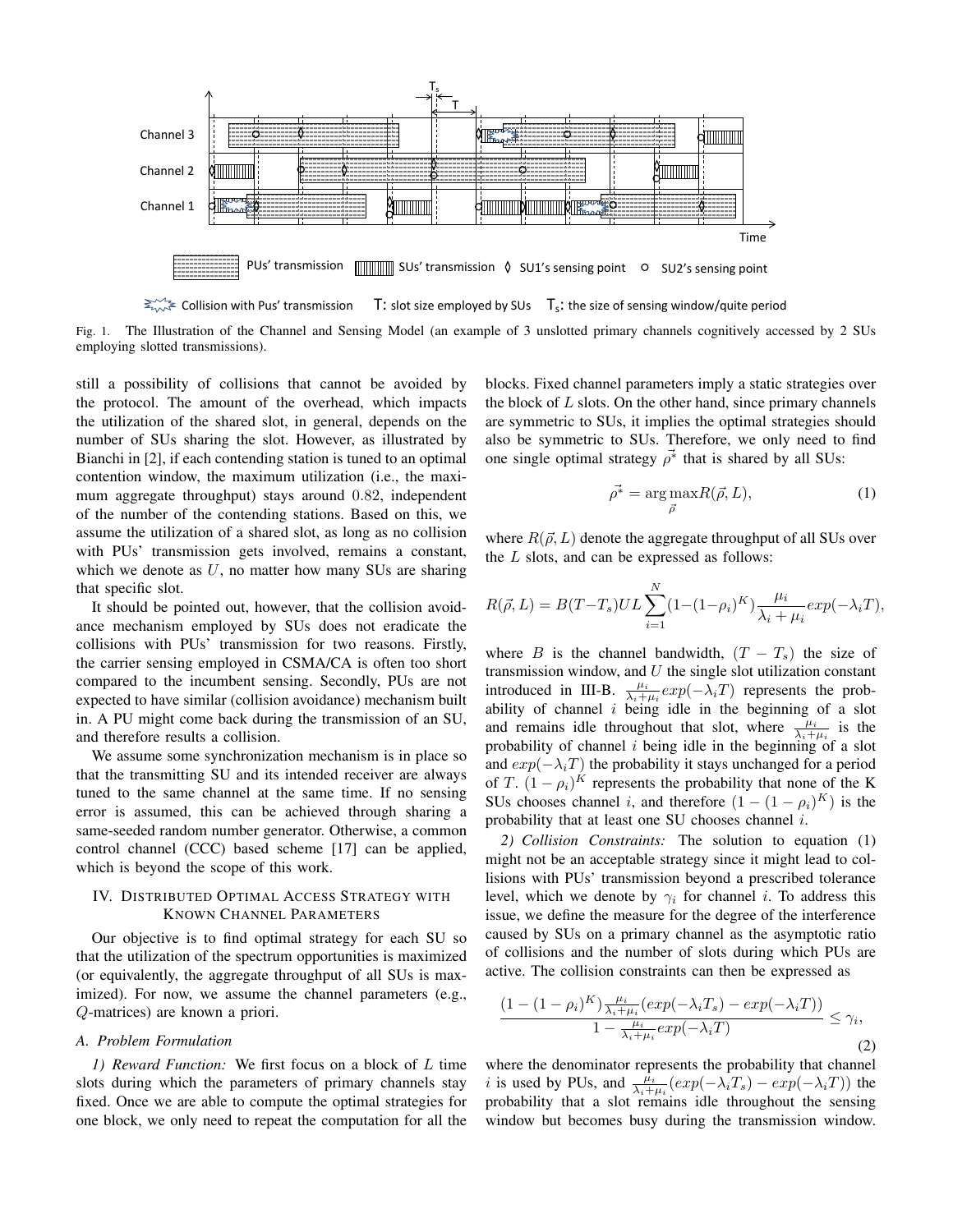Now, after simplification and let

$$
\hat{\gamma}_i \triangleq \gamma_i \frac{1 + \frac{\lambda_i}{\mu_i} - \exp(-\lambda_i T)}{\exp(-\lambda_i T_s) - \exp(-\lambda_i T)},\tag{3}
$$

the collision constraint represented by in-equation (2) can be written as

$$
1 - (1 - \rho_i)^K \leq \hat{\gamma}_i,
$$

or equivalently,

$$
\rho_i \le 1 - (max(0, 1 - \hat{\gamma}_i))^{1/K}.
$$

*3) CNLP Formulation:* Our objective is to maximize  $R(\vec{\rho}, L)$ . With B,  $T - T_s$ , U, all being constants, and L is given, max  $R(\vec{\rho}, L)$  is equivalent to

$$
\min \sum_{i=1}^{N} (1 - \rho_i)^K \frac{\mu_i}{\lambda_i + \mu_i} exp(-\lambda_i T).
$$

Therefore, we have the following constrained nonlinear optimization formulation of the problem:

minimize: 
$$
f = \sum_{i=1}^{N} (1 - \rho_i)^K \frac{\mu_i}{\lambda_i + \mu_i} exp(-\lambda_i T)
$$
,  
subject to

$$
\rho_i \le 1 - (max(0, 1 - \hat{\gamma}_i))^{1/K}, \forall i,
$$
\n
$$
\sum_{i=1}^N \rho_i \le 1,
$$
\n
$$
\rho_i \ge 0.
$$
\n(4)

## *B. Optimal Access Strategy*

To find the optimal solution for the formulated problem, we divide it into two cases, namely, when  $K = 1$ , and when  $K > 1$ .

**When**  $K = 1$ , the problem is reduced to a constrained linear programming problem. It is straightforward to obtain the optimal solution that follows. Sort the channels according to  $\frac{\mu_i}{\lambda_i + \mu_i} exp(-\lambda_i T)$  in decreasing order. Without loss of generality, let  $i_1, i_2, ..., i_N$  denote the indices of the channels after being sorted with  $i_1$  being the channel with highest rank. Then the optimal strategy is

$$
\rho_{i_1}^* = \min(1, \hat{\gamma}_{i_1}),
$$
  
\n
$$
\rho_{i_2}^* = \min(1 - \rho_{i_1}, \hat{\gamma}_{i_2}),
$$
  
\n...  
\n
$$
\rho_{i_N}^* = \min(1 - \sum_{j=1}^{N-1} \rho_{i_j}, \hat{\gamma}_{i_N}).
$$
\n(5)

This is consistent to our intuition. With single SU, the "best" channel(s) should be exploited with maximal probability only limited by the collision constraints. For the extreme case, when  $\gamma_{i_1} \geq 1$ , the SU will simply stick to the channel that provides best spectrum opportunity. Note, this is possible even if this channel is associated with a tight collision constraint since  $\hat{\gamma}_{i_1}$ also depends on channel parameters (as shown in (3)).

**When**  $K > 1$ **, we have the following observations:** (1) The objective function  $f$  is a continuously differentiable convex function. This is easy to verify since all the mixed partials of f are zero and  $\frac{\partial^2 f}{\partial \rho_i^2} \ge 0$  for each  $i = 1, \dots, N$ . (2) All the inequality constraints are also continuously differentiable convex functions. Therefore, the KKT (Karush-Kuhn-Tucker) conditions are necessary and also sufficient for optimality:

$$
\omega_i + \psi - K(1 - \rho_i)^{K-1} \frac{\mu_i}{\lambda_i + \mu_i} exp(-\lambda_i T) = 0,
$$
  
\n
$$
\rho_i \le 1 - (\max(0, 1 - \hat{\gamma}_i))^{1/K},
$$
  
\n
$$
\omega_i(\rho_i - 1 + (\max(0, 1 - \hat{\gamma}_i))^{1/K}) = 0,
$$
  
\n
$$
\psi(\sum_{i=1}^N \rho_i - 1) = 0,
$$
  
\n
$$
\sum_{i=1}^N \rho_i \le 1,
$$
  
\n
$$
\omega_i \ge 0,
$$
  
\n
$$
\rho_i \ge 0,
$$
  
\n
$$
\rho_i \ge 0,
$$

where  $\omega_i(i = 1, \dots N)$ , and  $\psi$  are KKT multipliers.

The optimal solution depends on the value of  $\hat{\gamma}_i$ s. It is easy to see that when  $\sum_{i=1}^{N}$  $\sum_{i=1}^{N} (1 - (max(0, 1 - \hat{\gamma}_i))^{1/K}) < 1, \sum_{i=1}^{N}$  $\sum_{i=1}^{\infty} \rho_i$ can only be less than one. Therefore,  $\psi$  has to be zero, which leads to the conclusion that  $\omega_i$  cannot be zero for any i. It follows that  $\rho_i^* = 1 - (\max(0, 1 - \hat{\gamma}_i))^{1/K}, \forall i$ . Noticing that the condition  $\sum_{i=1}^{N}$  $\sum_{i=1} (1 - (max(0, 1 - \hat{\gamma}_i))^{1/K}) < 1$  implies  $\hat{\gamma}_i < 1, \forall i$ , the optimal solution can be simply written as

$$
\rho_i^* = 1 - (1 - \hat{\gamma}_i)^{1/K}, \forall i.
$$
 (6)

It is worthwhile noting that, in this case, with probability  $1-\sum_{i=1}^{N}$  $\sum_{i=1}^{\infty} \rho_i$ , the SU will not sense and access any channel. This seemingly "wasted" opportunity is due to the collision constraints put on the channels to protect primary users. When channel parameters are unknown, however, a SU can utilize the opportunity to sense (but not transmit within) channels for the purpose of channel estimation. Further discussion will be presented in next section.

When  $\sum_{i=1}^{N}$  $\sum_{i=1} (1 - (max(0, 1 - \hat{\gamma}_i))^{1/K}) \ge 1$ , it is easy to verify that the following solution satisfy the KKT conditions:

$$
\rho_i^* = \begin{cases}\n\min(\max(0, \\
1 - (\frac{\psi(\lambda_i + \mu_i)}{K \mu_i exp(-\lambda_i T)})^{1/(K-1)}), \\
1 - (\max(0, 1 - \hat{\gamma}_i))^{1/K}), & \text{for } \mu_i > 0, \\
0, & \text{for } \mu_i = 0.\n\end{cases}
$$
\n(7)

where  $\psi$  is a constant that satisfies  $\sum_{n=1}^{N}$  $\sum_{i=1}^{\infty} \rho_i = 1.$ 

It should be noted that even though all the SUs are to follow the same single optimal strategy, they need to compute this strategy individually in a distributed manner.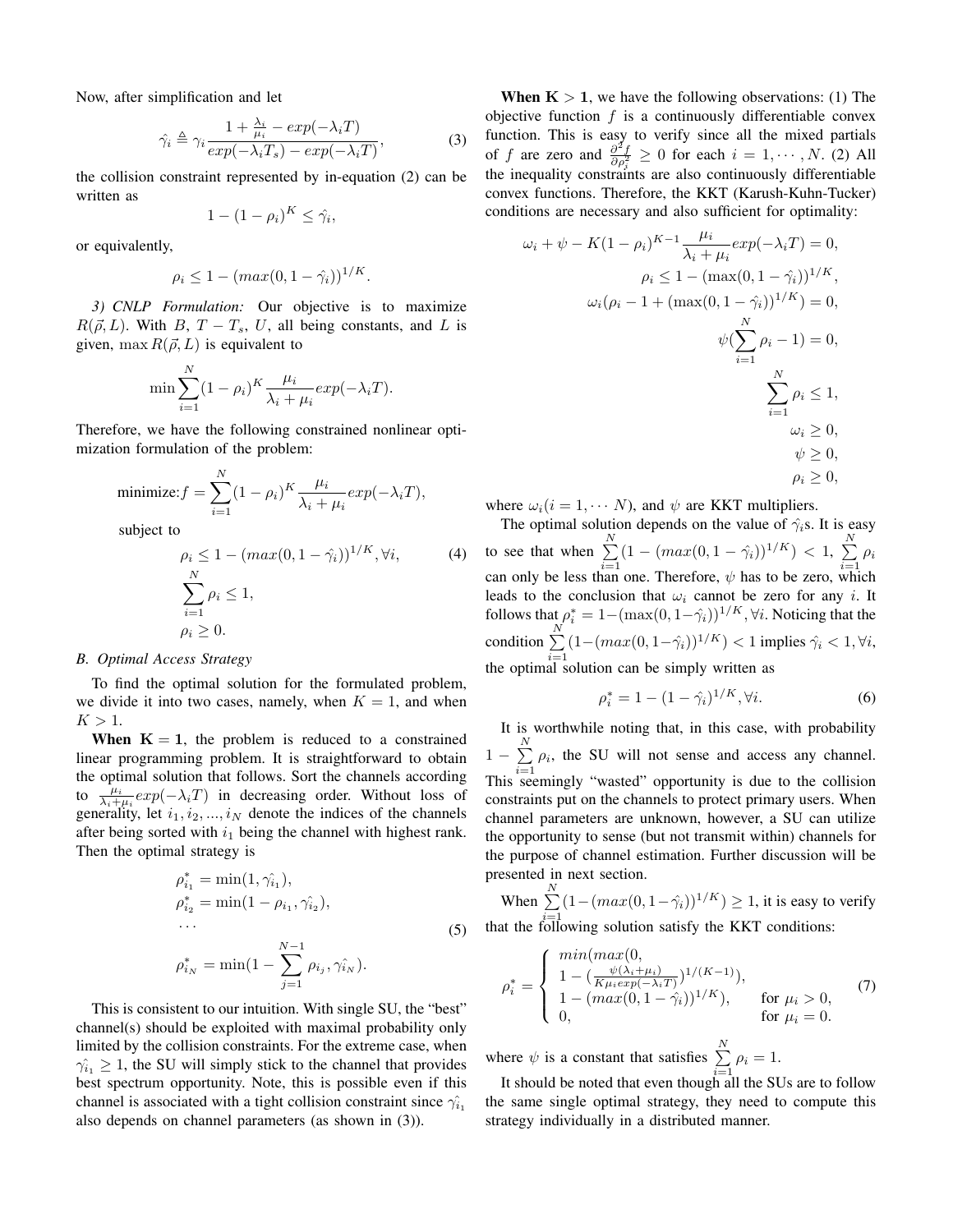**Require:** the number of channels  $N$ , the number of SUs  $K$ , channel parameters  $\vec{\lambda} = (\lambda_1, ..., \lambda_N), \ \vec{\mu} = (\mu_1, ..., \mu_N)$ , and collision constraint  $\vec{\gamma} = (\gamma_1, ..., \gamma_N)$ . Initialize slotIndex to be 0 when joining the network. 1: if receive updated  $[\vec{\lambda}, \vec{\mu}]$  then 2:  $\vec{\rho}$  = calculateStrategy( $\vec{\lambda}$ ,  $\vec{\mu}$ ,  $\vec{\gamma}$ ) 3: end if 4: **if**  $rand() < 1 - \sum_{i=1}^{N} \rho_i$  **then** 5: not to choose any channel in next slot 6: else 7: choose channel *i* with probability  $\rho_i / \sum_{i=1}^{N} \rho_i$  in next slot 8: end if 9:  $slotIndex \leftarrow slotIndex + 1$ 10: **function** calculateStrategy( $(\lambda, \vec{\mu}, \vec{\gamma})$ 11: calculate  $\hat{\gamma} = (\hat{\gamma_1}, ..., \hat{\gamma_N})$  acc. (3) 12: if  $K = 1$  then 13: sort channels acc.  $\frac{\mu_i}{\lambda_i + \mu_i} exp(-\lambda_i T)$  in decreasing order 14: calculate strategy  $\vec{\rho}$  acc. (5) 15: else 16: **if**  $\sum_{i=1}^{N} (1 - (max(0, 1 - \hat{\gamma}_i))^{1/K}) < 1$  then 17: calculate strategy  $\vec{\rho}$  acc. (6) 18: else 19: calculate strategy  $\vec{\rho}$  acc. (7)  $20<sub>1</sub>$  end if  $21:$  end if 22: **return**  $\vec{\rho}$ 

Fig. 2. Algorithm 1 (DORA-Known: distributed cognitive random access with known channel parameters)

We summarize the channel selection strategy for the case with known channel parameters in Algorithm 1 as shown in Fig. 2. The algorithm, which we refer to as DORA-Known, is to be executed by each SU before each sensing window. Note that the channel selection strategy is recalculated every time channel parameters are updated.

#### V. LEARNING UNKNOWN CHANNEL PARAMETERS

When channel parameters  $(\lambda_i, \mu_i)$  are unknown a priori, we need to estimate these parameters online based on the channel sensing results. Since channels are chosen and sensed in a randomized manner, the samplings for any specific channel are irregular in terms of sampling intervals. This poses a special challenge to the channel estimation.

Fig. 3 illustrates an example of irregular samplings on a group of three channels, where an asterisk refers to the absence of data at the particular time point. Our objective is then to estimate the transition rate matrix for each channel through those samplings. We show that this CTMC (continuous time Markov chain) estimation problem can be converted to a DTMC (discrete time Markov chain) estimation problem with incomplete data, and the latter can then be solved through an EM (expectation-maximization) based algorithm.

#### *A. Problem Transformation*

Note that each SU node  $i$  needs to individually estimate the transition rate matrix for each channel  $j$ , or it is to say that, for



Fig. 3. The Illustration of Irregular Samplings by an SU Node.

the SU network, there is a whole matrix of  $Q_j^i$  to be estimated dynamically over time. For ease of presentation, however, we drop the subscripts i and j for now, focusing only on one of such transition rate matrices, denoted as

$$
Q = \left(\begin{array}{cc} -\lambda & \lambda \\ \mu & -\mu \end{array}\right)
$$

First, it is easy to see that, for a continuous-time Markov process  $X(t)$  with transition rate matrix Q, if it is periodically sampled with period T, then the samples,  $Z(k) = X(kT)$ ,  $k =$ 1, 2, ..., can be modeled as a discrete-time Markov process with transition matrix

$$
P = exp(QT) = \begin{pmatrix} 1 - p_{01} & p_{01} \\ p_{10} & 1 - p_{10} \end{pmatrix},
$$
 (8)

.

where  $p_{01}$  ( $p_{10}$ ) is the transition probability from state 0 (1) to 1 (0), and

$$
p_{01} = \frac{\lambda}{\lambda + \mu} (1 - exp(-(\lambda + \mu)T)),
$$
  
\n
$$
p_{10} = \frac{\mu}{\lambda + \mu} (1 - exp(-(\lambda + \mu)T)).
$$
\n(9)

Obviously, as long as  $P$  is estimated,  $Q$  will be instantly available. As the following equations can be directly obtained from (9)

$$
\lambda = \frac{-p_{01} \ln(1 - p_{01} - p_{10})}{(p_{01} + p_{10})T},
$$
  
\n
$$
\mu = \frac{-p_{10} \ln(1 - p_{01} - p_{10})}{(p_{01} + p_{10})T}.
$$
\n(10)

Now, if the complete series, or a continuous block, of  $Z(k)$  are available, then P can be easily estimated through an MLE (maximum likelihood estimator) [3]. The challenge here, however, is that we do not have continuous samples from each channel, as a channel is chosen by an SU in a randomized manner.

#### *B. The EM-based Algorithm*

Suppose that we have a vector of  $r$  samples from a channel,  $\underline{Z} = (Z_{s_1}, Z_{s_2}, \cdots, Z_{s_r}),$  where  $s_k (k = 1, 2, \cdots, r)$  denotes the index of slots during which the samples are made. Let  $P$  denote the transition matrix to be estimated. Applying the Markovian property, we have the following likelihood of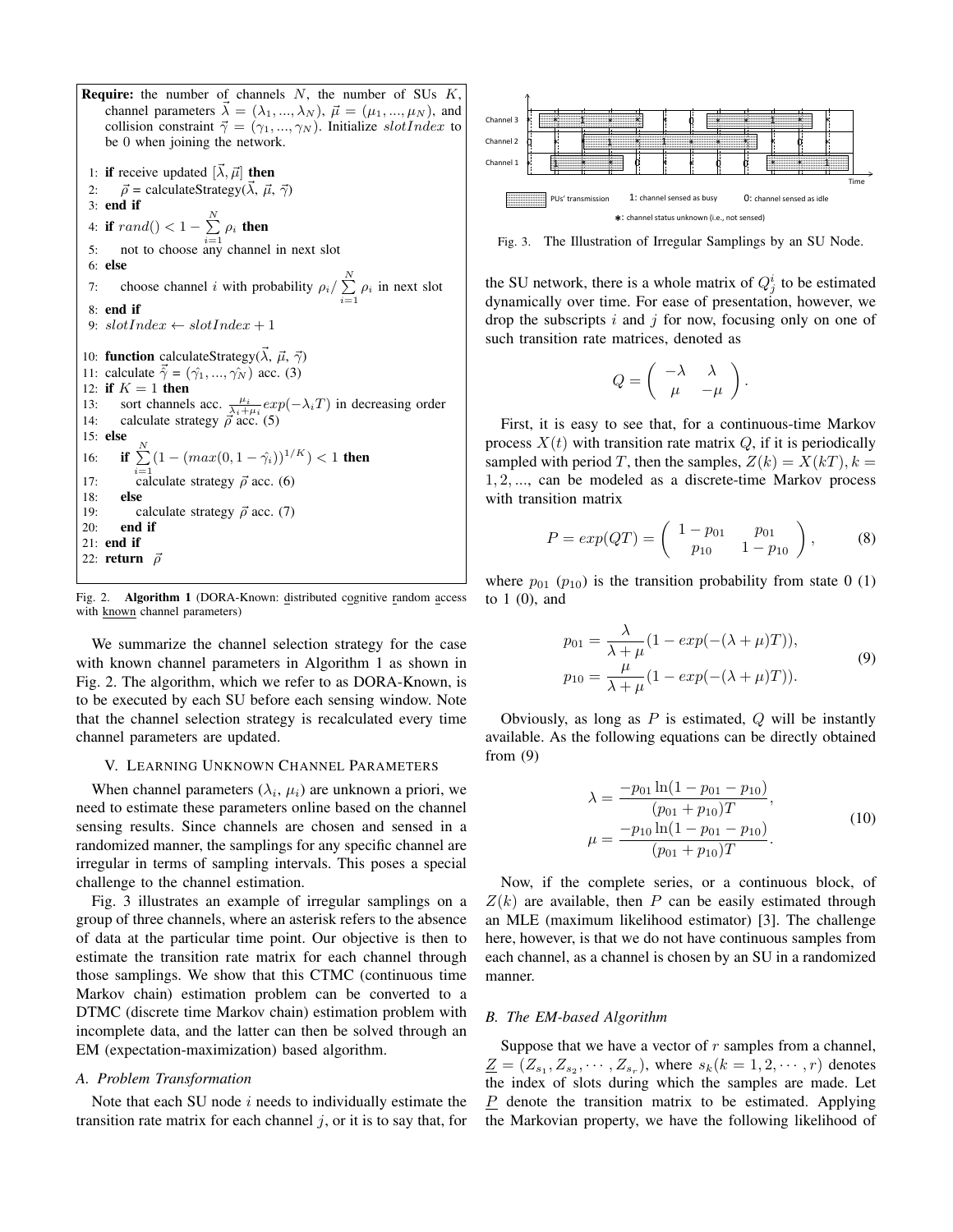$$
\underline{N}_{ij}(\underline{P}^{(l)}) = \sum_{m=0}^{1} \sum_{n=0}^{1} \sum_{t=1}^{S} O_{mnt} \sum_{k=0}^{t-1} \frac{((\underline{P}^{(l)})^k)_{mi} (\underline{P}^{(l)})_{ij} ((\underline{P}^{(l)})^{(t-k-1)})_{jn}}{((\underline{P}^{(l)})^t)_{mn}}.
$$
\n(14)

observed data  $Z$  given  $P$ :

$$
\mathcal{L}(\underline{P}; \underline{Z}) = P(\underline{Z} | \underline{P})
$$
  
=  $Pr(Z_{s_1} = z_1; \underline{P})$ .  

$$
\prod_{k=1}^{r} Pr(Z_{s_k} = z_k | Z_{s_{k-1}} = z_{k-1}; \underline{P})
$$
  
=  $Pr(Z_{s_1} = z_1; \underline{P}) \prod_{k=2}^{r} P_{z_{k-1}z_k} (s_k - s_{k-1}); \underline{P}),$ 

where  $P_{z_{k-1}z_k}(s_k - s_{k-1})$  denotes the probability that a sample  $z_{k-1}$  is followed by a sample  $z_k$  and the inter-sample collection time is  $(s_k - s_{k-1})$  slots. Now, let S denote the biggest inter-sample span between two consecutive samples in  $Z$ ,  $O_{ijt}$  the number of observed transitions from state i to state j occurring over t time units (e.g., slots), and  $(\underline{P}^t)_{ij}$  the ijth component of the matrix  $\underline{P}^t$ , then the likelihood can be re-written as:

$$
\mathcal{L}(\underline{P}; \underline{Z}) = Pr(Z_{s_1} = z_1; \underline{P}) \prod_{i=0}^{1} \prod_{j=0}^{1} \prod_{t=1}^{S} ((\underline{P}^t)_{ij})^{O_{ijt}},
$$

and the log-likelihood is as follows:

$$
\ln \mathcal{L}(\underline{P}; \underline{Z}) = \ln Pr(Z_{s_1} = z_1; \underline{P}) + \sum_{i=0}^{1} \sum_{j=0}^{1} \sum_{t=1}^{S} O_{ijt} \ln(\underline{P}^t)_{ij}.
$$

Note that when  $S$  equals 1, the problem reduces to the transition matrix estimation of DTMC with complete data, and the likelihood function can be easily expressed in a mathematical form. However, when  $S$  is greater than 1, it is too complex to analytically maximize the likelihood function. In this case, EM-based algorithm can be applied to solve the problem.

The EM algorithm is an interactive method used to find the maximum likelihood parameters of a statistical model in cases where the model depends on unobserved variables [4], [14], [18]. The EM iteration alternates between performing an expectation (E) step, which creates a function for the expectation of the log-likelihood evaluated using the current estimate for the parameters, and a maximization (M) step, which computes parameters maximizing the expected loglikelihood found on the E step. These parameter-estimates are then used to update the expectation in the next E step.

In our case, the parameter to estimate is the transition matrix  $P$ . We start the EM algorithm by assigning it an initial value  $\underline{P}^{(0)}$ . With this current estimate of  $\underline{P}$ , the E-step reconstructs a "complete"set of data,  $Y$  from the "incomplete", observed data Z. In the lth iteration of the E-step, it computes the expectation of the log-likelihood of the "complete" data with  $\overline{P}$ , given the current estimate  $\underline{P}^{(l)}$  and the "incomplete" data  $\underline{Z}$ :

$$
Q(\underline{P} \mid \underline{P}^{(l)}) = \mathbb{E}[\ln \mathcal{L}(\underline{P}; \underline{Y}) \mid \underline{Z}, \underline{P}^{(l)}]. \tag{11}
$$

**Require:** the observed incomplete data  $Z$  (data samples and indices of slots during which the samples are made), convergence criterion  $\epsilon$ .

// Randomly choose a starting transition matrix  $P^{(0)}$ 1:  $\underline{p}_{01}^{(0)} \leftarrow rand()$ 2:  $\underline{p}_{10}^{(0)} \leftarrow rand()$ 3:  $p_{00}^{(0)} \leftarrow 1 - p_{01}^{(0)}$ <br>4:  $p_{11}^{(0)} \leftarrow 1 - p_{10}^{(0)}$ 5: find largest inter-sample span  $S$  from  $Z$ 6: calculate matrix O for  $Z$  // each element of O,  $O_{mnt}$ 

 $(m = 0, 1, n = 0, 1, t = 1, ..., S)$  represents the number of observed transitions from state  $m$  to state  $n$  occurring over  $t$ slots.

\n- 7: 
$$
l \leftarrow 0
$$
\n- 8: **loop**
\n- 9: calculate  $\underline{P}^{(l+1)}$  acc. (13) and (14).
\n- 10: if  $\max(\max(|\underline{P}^{(l+1)} - \underline{P}^{(l)}|)) < \epsilon$  then 11: **break**
\n- 12: **end if**
\n- 13:  $l \leftarrow l + 1$
\n- 14: **end loop**
\n- 15: **return**  $\underline{P}^{(l+1)}$
\n

Fig. 4. Algorithm 2 (The EM-based algorithm for estimating transition matrix  $\underline{P}$  based on incomplete samples  $\underline{Z}$ )

The M-step then computes a new estimate:

$$
\underline{P}^{(l+1)} = \underset{\underline{P}}{\arg \max} Q(\underline{P} | \underline{P}^{(l)}).
$$
 (12)

The E and M-steps are repeated until the sequence  $\{\underline{P}^{(l)}\}$ converges.

Due to space limitation, we skip the expression and analysis for equations (11) and (12), and directly give the mathematical form for  $\underline{P}^{(l+1)}$  as follows:

$$
(\underline{P}^{(l+1)})_{ij} = \frac{\underline{N}_{ij}(\underline{P}^{(l)})}{\sum_{k=0}^{1} \underline{N}_{ik}(\underline{P}^{(l)})},
$$
(13)

where  $i, j = 0, 1$ , and  $\underline{N}_{ij}(\underline{P}^{(l)})$  is given by (14).

Our implementation of the EM algorithm, as shown in Fig. 4, is largely based on [18]. In our simulation, the algorithm always converges even we choose to start with a random transition matrix. However, as pointed out in [18], the EM algorithm might often converge to a local maximum or a saddle point, not necessarily a global maximum. To increase the possibility of finding global maximum, a simple solution is to just repeat the algorithm several times, each with a (different) random starting matrix, and pick the  $P$  yielding the highest maxima.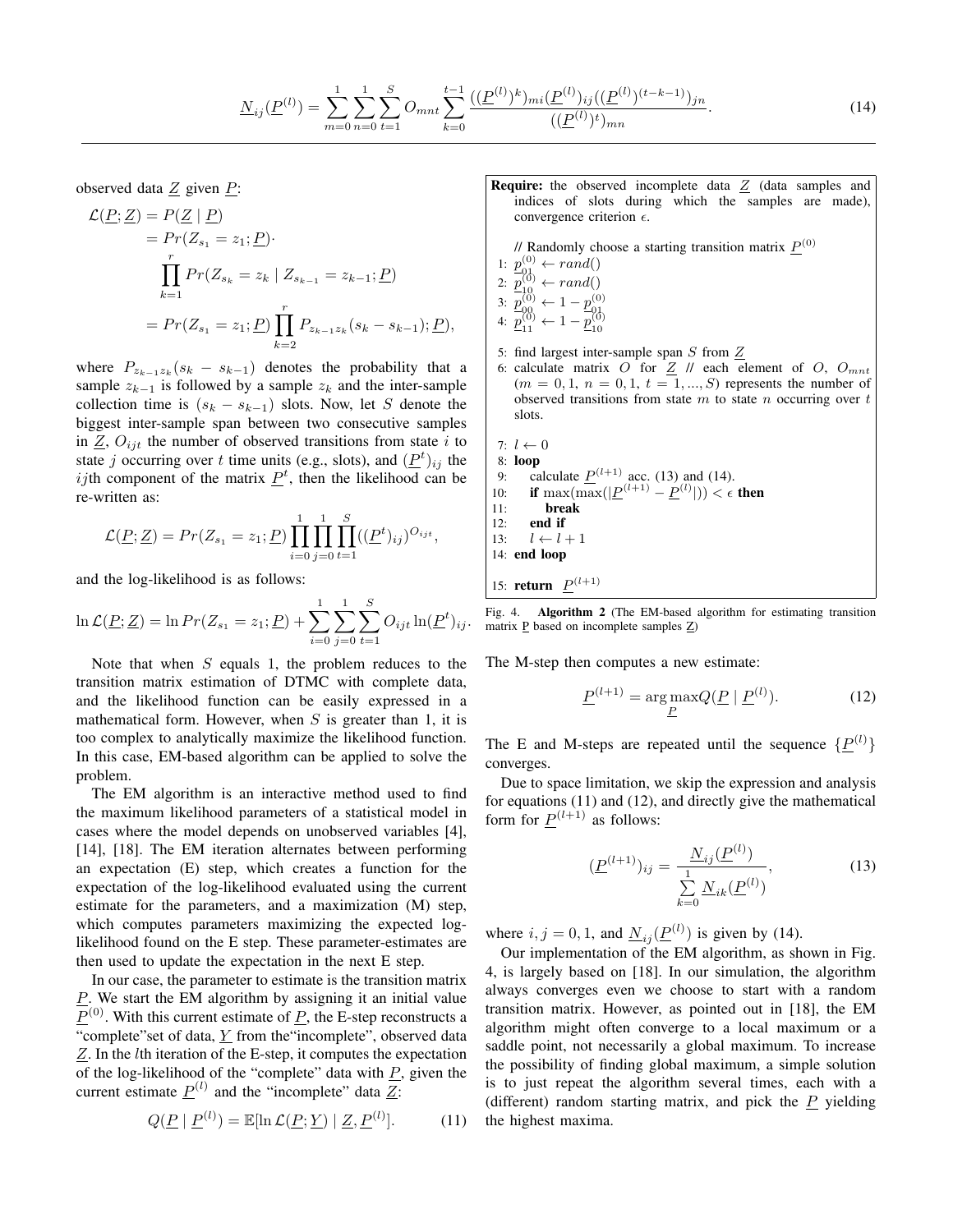Now, with the estimated DTMC transition matrix  $P$  from irregular samples  $Z$ , an estimate of channel parameters  $(\lambda, \mu)$ is instantly available through equation (10).

# *C. Trading Exploitation for Exploration When Necessary*

To effectively estimate channel parameters, there is yet another issue we need to address. An optimal access strategy may choose to visit certain channels with very low probabilities. In case this happens, the time needed to collect sufficient samples for estimating those channels could be significantly lengthened, which might lead to a slow-reaction to channel changes. Therefore, we need to balance the exploitation and exploration to guarantee that all the channels are visited at least with a certain threshold probability, for example, 1%, which we denote by  $\rho_{low}$ .

To this end, we introduce an complementary strategy vector,  $\vec{\rho} = (\rho_1, ..., \rho_N)$ . For any channel i, if  $\rho_i < \rho_{low}$ , it is compensated with  $\rho_i = \rho_{low} - \rho_i$ . Different from  $\rho_i$ , with probability of  $\rho_i$ , channel i will be sensed but not accessed, since we do not want to violate the collision constraint of the channel. It is worthwhile noting that we need to keep  $\sum_{i=1}^{N} (\rho_i + \rho_i) \leq 1$ . To accommodate  $\vec{\rho}$ , we first exploit the "leftover" opportunity  $1 - \sum_{i=1}^{N} \rho_i$  if any. In case it is not sufficient, we then squeeze opportunities from those channels with  $\rho_i > \rho_{low}$  proportionally so that  $\rho_i + \rho_i > = \rho_{low}$  holds for any channel.

The complete algorithm for distributed cognitive random access with online channel-parameter learning, which we referred as DORA-Learning, is shown in Fig. 5. The algorithm bootstraps by letting each SU periodically sense, but not access, each channel during the first  $sWindow*N$  slots (lines 1-3). This is to let the SU collect sufficient samples from each channel so that an initial estimate of all the channels can be made. Accessing the channels at this stage are not allowed since uniformly accessing each channel might lead to collision constraint violation. For any channel, if an SU has collected sWindow new samples from it, its channel parameters need to be (re)estimated (lines 6-8). Channel selection strategy need to recalculated if the parameters for any channel has been updated (lines 10-12). As discussed earlier, besides normal sensing and accessing (line 16), DORA-Learning allows channel *i* to be sensed but not accessed with probability  $\rho_i$ (line 17) to ensure sufficient samples collected from each channel while not violating collision constraints. The function for calculating strategy is given in lines 21-44, where the computation outlined by lines 22-32 remains same as in Algorithm 1. Lines 33-43 describes the procedure of tuning  $\vec{\rho}$ and  $\vec{\rho}$  as discussed in the last paragraph.

A non-zero  $\rho$  would, in most cases (e.g., the cases when the condition in line 38 is true), indicate a trade of exploitation for exploration. This trade will surely hurt the optimality of the original strategy, however, only to an minimal and controlled level (as  $\rho$  is bounded by  $\rho_{low}$ ). And the trade does not always happen.

**Require:** the number of channels  $N$ , the number of SUs  $K$ , and collision constraints  $\vec{\gamma} = (\gamma_1, ..., \gamma_N)$ . Initialize slotIndex to be 0 when joining the network.

// Bootstrapping (lines 1-3) : periodically sense each channel // to get initial samples.

- 1: if  $slotIndex < sWindow * N$  then
- 2:  $i \leftarrow slotIndex \mod N$
- 3: sense but not access channel  $i + 1$
- 4: else 5: for  $i = 1$  to N do 6: if sW indow new samples have been collected for
- channel  $i$  then 7: estimate/update  $(\lambda_i, \mu_i)$  acc. Algorithm 2 and (10)

```
8 \cdot end if
```

```
9: end for
```
10: **if**  $(\lambda_i, \mu_i)$  has been updated for at least one *i* then

```
11: [\vec{\rho}, \vec{\rho}] = \text{calculateStrategy}(\vec{\lambda}, \vec{\mu}, \vec{\gamma})
```

```
12: end if
```
- 13: **if**  $rand() < 1 \sum_{i=1}^{N} (\rho_i + \underline{\rho_i})$  **then**
- 14: randomly choose a channel to sense but not access in next slot

15: else

- 16: with probability  $\rho_i / \sum_{i=1}^{N} (\rho_i + \rho_i)$ , choose channel *i* to sense and access in next slot
- 17: with probability  $\rho_i / \sum_{i=1}^N (\rho_i + \rho_i)$ , choose channel *i* to sense but not access in next slot
- 18: end if
- 19: end if
- 20:  $slotIndex \leftarrow slotIndex + 1$
- 21: **function** calculateStrategy( $\vec{\lambda}$ ,  $\vec{\mu}$ ,  $\vec{\gamma}$ )
- 22: calculate  $\vec{\hat{\gamma}} = (\hat{\gamma}_1, ..., \hat{\gamma}_N)$  acc. (3)
- 23: if  $K = 1$  then 24: sort channels acc.  $\frac{\mu_i}{\lambda_i + \mu_i} exp(-\lambda_i T)$  in decreasing order 25: calculate strategy  $\vec{\rho}$  acc. (5) 26: else

27: **if** 
$$
\sum_{i=1}^{N} (1 - (max(0, 1 - \hat{\gamma}_i))^{1/K}) < 1
$$
 **then** 28: calculate strategy  $\vec{\rho}$  acc. (6)

$$
9: \qquad \text{else}
$$

- $29:30:$ calculate strategy  $\vec{\rho}$  acc. (7)
- 31: end if
- 32: end if 33:  $\vec{\rho} = (0, ..., 0)$
- 34:  $\overline{\text{repeat}}$
- 35: **for** each i with  $\rho_i < \rho_{low}$  do

36: 
$$
\rho_i \leftarrow \rho_{low} - \rho_i
$$
  
37: **end for**

38: **if** 
$$
\sum_{i=1}^{N} \rho_i > 1 - \sum_{i=1}^{N} \rho_i
$$
 then  
\n39: **if**  $\sum_{i=1}^{N} \rho_i > 1 - \sum_{i=1}^{N} \rho_i$  then  
\n40:  $\rho_i \leftarrow \rho_i - (\sum_{i=1}^{N} \rho_i - (1 - \sum_{i=1}^{N} \rho_i)) * \frac{\rho_i}{N}$ 

 $\sum_{i=1}^{N} (\rho_i * 1_{[\rho_i > \rho_{low}]} )$ //  $1_{\parallel}$  is the indicator function. 41: end for 42: end if

43: **until**  $\rho_i + \rho_i \geq \rho_{low}$  holds for each i 44: **return**  $[\vec{\rho}, \vec{\rho}]$ 

Fig. 5. Algorithm 3 (DORA-Learning: distributed cognitive random access with online channel-parameter learning)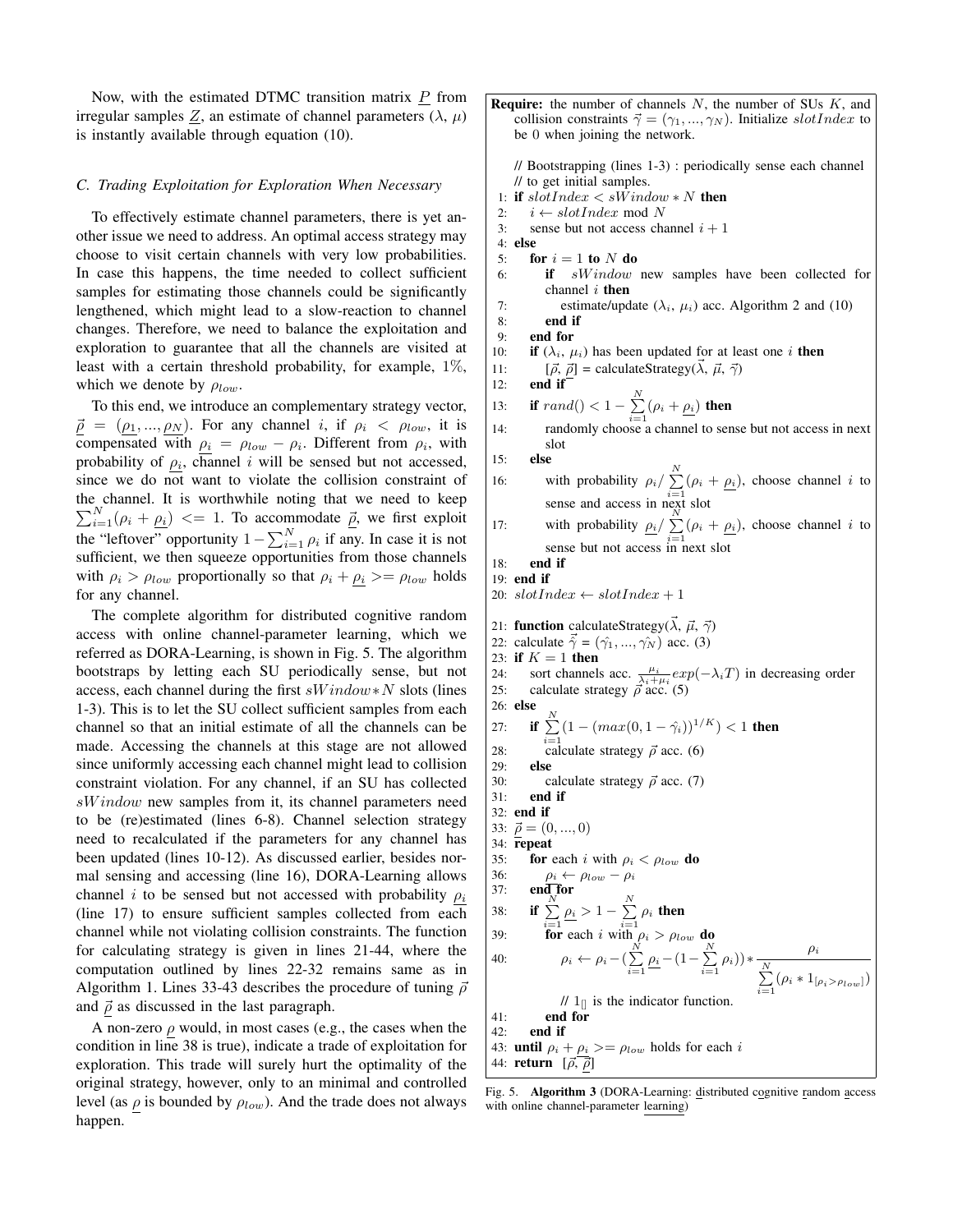

Fig. 7. Channel collision rates for the case with  $1\%$  collision constraint

# VI. PERFORMANCE EVALUATION

## *A. Reference Schemes*

To measure the performance of the proposed approaches, we conduct extensive Matlab simulations and compare them with the following reference schemes:

- RPS-MA. As introduced in Section II, RPS-MA is a distributed multi-user cognitive access strategy presented in [13], which we consider as the most closely related work. The scheme shares almost all the same assumptions as our work, except it assumes channel parameters are known a priori.
- eGreedyS. This scheme is based on the classic reinforcement learning method  $\epsilon$ -greedy [20] for the MAB problem. Each SU runs the algorithm independently, in which an SU's action is defined as selecting a channel to sense, and the reward is defined based on the sensing result. If a chosen channel is sensed as "idle", the reward is 1, otherwise, the SU gets zero reward.
- eGreedyT. This scheme is just a different variant of eGreedyS. In this version, the reward is defined differently. If a chosen channel is sensed as "idle", the reward is not necessarily 1, instead, it is 1 divided the number of SUs that chooses this same channel at the slot. We expect that, with this definition of reward, the SUs can somehow "sense" the competition from other SUs.

# *B. Performance Metrics*

We define two performance metrics: **goodput** and **collision** rate. The goodput is defined as the ratio of utilized spectrum opportunities and the total opportunities. The collision rate is measured for each channel as the ratio of the number of collisions recorded and the total number of slots that PUs are active. Note, that in one test, if any channel's collision constraint is violated (e.g., measured collision rate is higher than the collision constraint), then the goodput for that specific test is counted as zero. For the results presented in this section, we repeat each experiment for 10 tests and report their average.

# *C. Simulation Setup*

| <b>Parameter</b>                 | <b>Value/Value Range</b>                             |
|----------------------------------|------------------------------------------------------|
| $N$ (the number of channels)     | 5                                                    |
| $K$ (the number of SUs)          | 2 to 20                                              |
| <b>Channel Parameters</b>        |                                                      |
| $([\lambda_i^{-1}, \mu_i^{-1}])$ | $[9, 1]$ , $[7, 3]$ , $[5, 5]$ , $[3, 7]$ , $[1, 9]$ |
| $\gamma$ (collision constraint,  |                                                      |
| set same for all channels)       | 1\%, 3\%, 5\%, or $100\%$                            |
| $T$ (slot size)                  | 0.25s                                                |
| $T_s$ (sensing window size)      | 0.01s                                                |
| sWindow                          | 200                                                  |
| Simulation Time                  | 10000s                                               |
|                                  |                                                      |

TABLE I THE SETTING OF PARAMETERS FOR THE SIMULATION

We summarize the configuration and settings for the simulation in Table I. Note the channels are configured to present different levels of spectrum opportunities. For example, the average idle and busy durations of the first channel are 9 and 1 seconds respectively, while the last channel has the reverse. In the simulation, channel parameters are only given (as input) to RPS-MA and DORA-Known, as the other three schemes assume unknown channel parameters. We have tested various channel configurations. Due to space limitation, however, only the one shown in the table is reported.